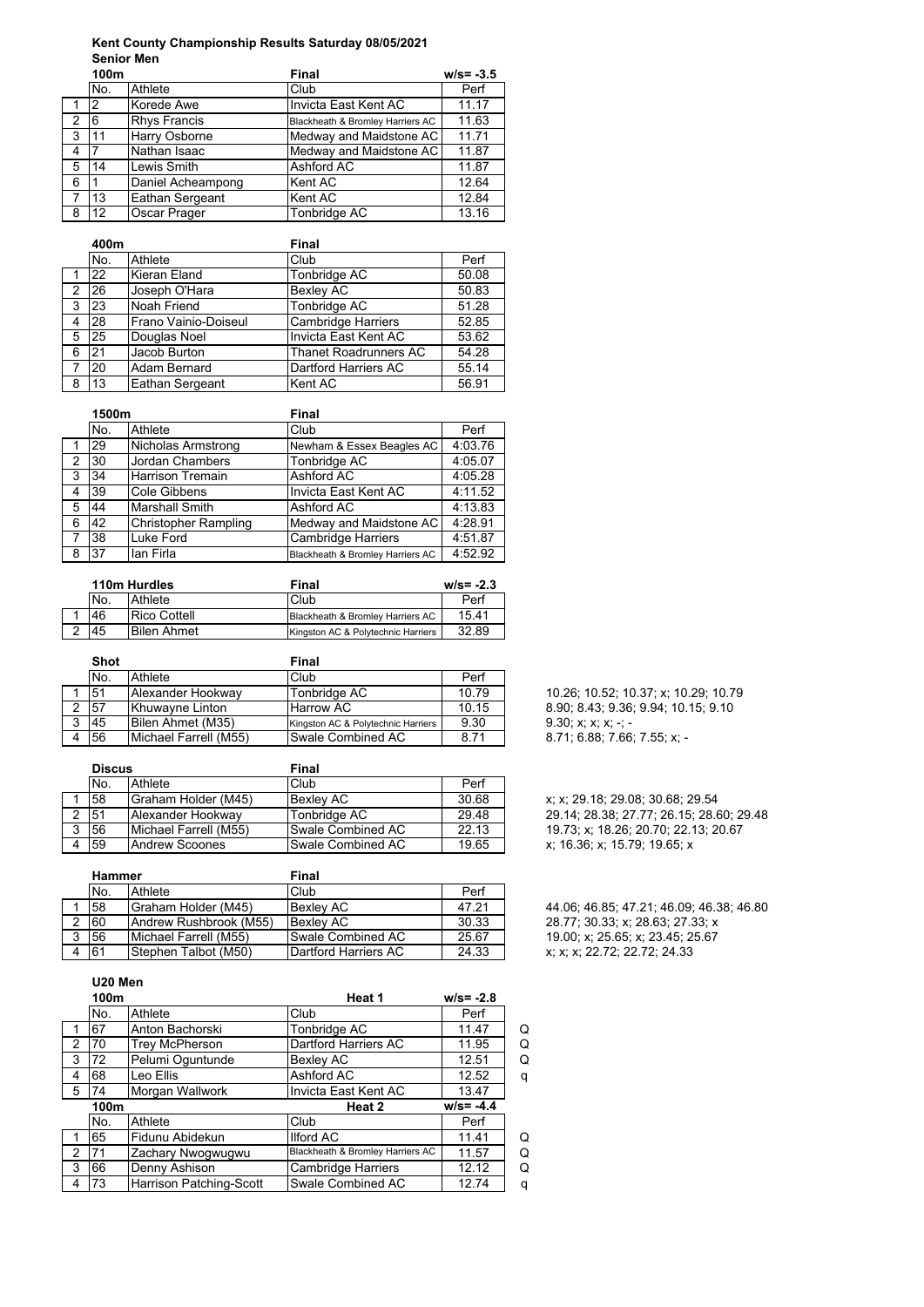|               | 100m |                         | Final                            | $w/s = -4.2$ |
|---------------|------|-------------------------|----------------------------------|--------------|
|               | No.  | Athlete                 | Club                             | Perf         |
|               | 67   | Anton Bachorski         | Tonbridge AC                     | 11.41        |
| $\mathcal{P}$ | 66   | Denny Ashison           | <b>Cambridge Harriers</b>        | 12.22        |
| -3            | 70   | <b>Trey McPherson</b>   | <b>Dartford Harriers AC</b>      | 12.33        |
| 4             | 72   | Pelumi Oguntunde        | <b>Bexley AC</b>                 | 12.58        |
| 5             | 73   | Harrison Patching-Scott | Swale Combined AC                | 12.85        |
| 6             | 68   | Leo Ellis               | Ashford AC                       | 12.88        |
|               | 71   | Zachary Nwogwugwu       | Blackheath & Bromley Harriers AC | dis          |
|               | 65   | Fidunu Abidekun         | <b>Ilford AC</b>                 | dis          |

|   | 400m      |                       | Final                            |       |
|---|-----------|-----------------------|----------------------------------|-------|
|   | No.       | Athlete               | Club                             | Perf  |
|   | '83       | Samuel Reardon        | Blackheath & Bromley Harriers AC | 48.94 |
| 2 | <b>77</b> | <b>Connor Neal</b>    | Thanet AC                        | 49.43 |
| 3 | 81        | Pablo Seema Roca      | Blackheath & Bromley Harriers AC | 50.17 |
| 4 | 85        | George Seery          | Thanet AC                        | 50.99 |
| 5 | 80        | Kristian Samwell-Nash | Ashford AC                       | 51.12 |
| 6 | 82        | Michael Uzozie        | Blackheath & Bromley Harriers AC | 53.63 |
|   | 86        | Harvey Taylor         | Sevenoaks AC                     | 61.08 |

|    | 1500m |                           | Final                            |         |
|----|-------|---------------------------|----------------------------------|---------|
|    | No.   | Athlete                   | Club                             | Perf    |
|    | 99    | James Kingston            | Tonbridge AC                     | 4:11.70 |
| 2  | 97    | <b>Ethan Gear</b>         | Medway and Maidstone AC          | 4:12.07 |
| 3  | 100   | <b>Jack Small</b>         | Ashford AC                       | 4:16.63 |
| 4  | 96    | <b>Matthew Dubery</b>     | Tonbridge AC                     | 4:22.30 |
| 5  | 90    | <b>Matthew Francis</b>    | Blackheath & Bromley Harriers AC | 4:24.60 |
| 6  | 101   | <b>Oliver Weston</b>      | Invicta East Kent AC             | 4:25.75 |
| 7  | 98    | <b>Matthew Howson</b>     | Medway and Maidstone AC          | 4:30.74 |
| 8  | 92    | Daniel Moulton            | Dartford Harriers AC             | 4:46.65 |
| 9  | 89    | <b>Matthew Bawtree</b>    | Invicta East Kent AC             | 4:50.39 |
| 10 | 88    | <b>Christopher Archer</b> | Dartford Harriers AC             | 5:11.05 |

| Shot |                | Final                            |       |                                      |
|------|----------------|----------------------------------|-------|--------------------------------------|
| No.  | Athlete        | Club                             | Perf  |                                      |
| 1112 | Dillon Claydon | Blackheath & Bromley Harriers AC | 14.38 | 13.19; 13.20; 12.80; x; 13.98; 14.38 |
| 1113 | Levi Onipede   | lDartford Grammar School         | 11.40 | x: 11.40: x: 11.39: x: 10.96         |

| <b>Discus</b> |     |                | Final                            |       |  |  |
|---------------|-----|----------------|----------------------------------|-------|--|--|
|               | No. | Athlete        | Club                             | Perf  |  |  |
|               |     | Dillon Claydon | Blackheath & Bromley Harriers AC | 42.43 |  |  |

| Claydon | Club<br>Blackheath & Bromley Harriers AC | Perf<br>42.43 | 39.90; x: 40.96; 41.49; x: 42.43 |
|---------|------------------------------------------|---------------|----------------------------------|
|         | Final                                    |               |                                  |

| Hammer |                       | Final                   |       |  |
|--------|-----------------------|-------------------------|-------|--|
| No.    | Athlete               | Club                    | Perf  |  |
| 114    | <b>Alex Ringshall</b> | Dartford Harriers AC    | 43.14 |  |
| 115    | Sidney Taylor         | Dartford Grammar School | 30.10 |  |

#### **U17 Men**

|                | 100m |                                               | Heat 1                           | $w/s = -5.3$ |   |
|----------------|------|-----------------------------------------------|----------------------------------|--------------|---|
|                | No.  | Athlete                                       | Club                             | Perf         |   |
| $\mathbf{1}$   | 128  | Dante Legister                                | Cambridge Harriers               | 11.62        | Q |
| $\overline{2}$ | 125  | Daniel Goriola                                | Bexley AC                        | 11.72        | Q |
| 3              | 123  | Shaquille Fernandez-Folkes                    | Cambridge Harriers               | 12.32        | Q |
| 4              | 117  | <b>Ridwaan Ahmed</b>                          | Bexley AC                        | 12.74        | q |
| 5              | 119  | Ralph Baker                                   | Blackheath & Bromley Harriers AC | 12.76        | q |
| 6              | 127  | Kieran Isaac                                  | Medway and Maidstone AC          | 13.21        |   |
| 7              | 121  | <b>Aidan Collins</b>                          | Tonbridge AC                     | 13.90        |   |
|                | 100m |                                               | Heat 2                           | $w/s = -7.0$ |   |
|                | No.  | Athlete                                       | Club                             | Perf         |   |
| $\mathbf{1}$   | 131  | <b>Ethan Tasker</b>                           | Tonbridge AC                     | 12.12        | Q |
| 2              | 130  | Dylan Purton                                  | Medway and Maidstone AC          | 12.27        | Q |
| 3              | 118  | David Babarinde                               | Dartford Grammar School          | 12.86        | Q |
| 4              | 120  | <b>Andrew Bull</b>                            | Ashford AC                       | 13.32        |   |
| 5              | 124  | Leo Godfrey                                   | Ashford AC                       | 13.40        |   |
| 6              | 132  | Matisse Thompson                              | Ashford AC                       | 13.78        |   |
| $\overline{7}$ | 129  | Nicholas Poyiatzi                             | Ashford AC                       | 13.80        |   |
|                | 100m |                                               | Final                            | $w/s = -1.9$ |   |
|                | No.  | Athlete                                       | Club                             | Perf         |   |
| 1              | 128  | Dante Legister                                | Cambridge Harriers               | 11.33        |   |
| 2              | 125  | Daniel Goriola                                | Bexley AC                        | 11.58        |   |
| 3              | 130  | Dylan Purton                                  | Medway and Maidstone AC          | 11.76        |   |
| 4              | 131  | <b>Ethan Tasker</b>                           | Tonbridge AC                     | 11.87        |   |
| 5              | 123  | Shaquille Fernandez-Folkes Cambridge Harriers |                                  | 12.00        |   |
| 6              | 117  | Ridwaan Ahmed                                 | Bexley AC                        | 12.53        |   |
| $\overline{7}$ | 118  | David Babarinde                               | Dartford Grammar School          | 12.58        |   |
|                | 119  | Ralph Baker                                   | Blackheath & Bromley Harriers AC | dns          |   |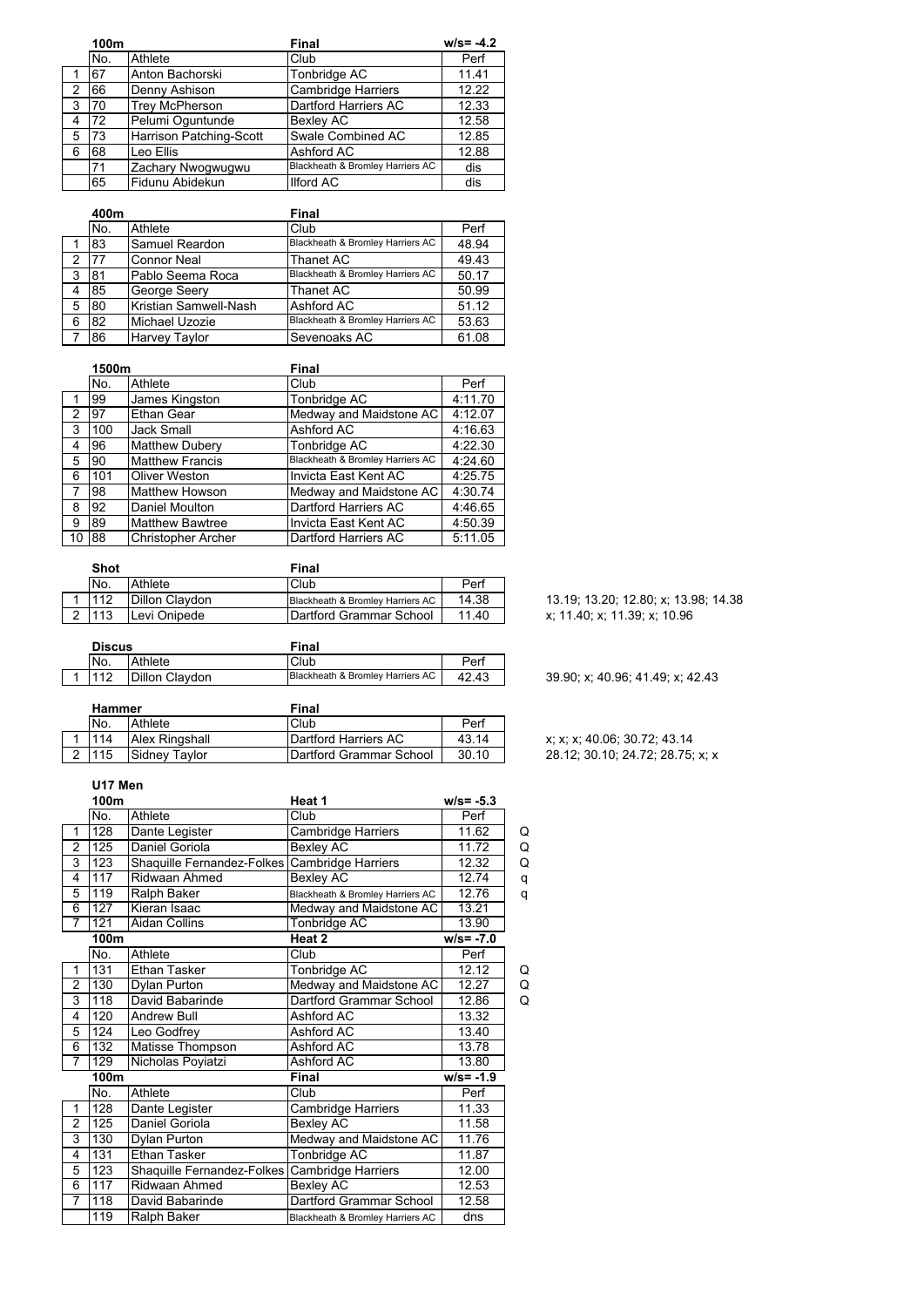|                | 400m |                      | Heat 1                           |       |   |
|----------------|------|----------------------|----------------------------------|-------|---|
|                | No.  | Athlete              | Club                             | Perf  |   |
| 1              | 136  | Tommy Owler          | Folkestone Running Club          | 53.68 | Q |
| 2              | 135  | Samual McShane       | <b>Central Park Athletics</b>    | 56.26 | Q |
| 3              | 148  | Jonathan Whawell     | Tonbridge AC                     | 60.61 | Q |
| 4              | 132  | Matisse Thompson     | Ashford AC                       | 61.83 |   |
| 5              | 121  | <b>Aidan Collins</b> | Tonbridge AC                     | 63.86 |   |
|                | 400m |                      | Heat 2                           |       |   |
|                | No.  | Athlete              | Club                             | Perf  |   |
| 1              | 147  | <b>Matthew Smith</b> | Blackheath & Bromley Harriers AC | 55.43 | Q |
| 2              | 143  | Benjamin Lineker     | Medway and Maidstone AC          | 55.69 | Q |
| 3              | 141  | Jonathan Idowu       | Dartford Grammar School          | 56.19 | Q |
| 4              | 145  | Reef Page            | Invicta East Kent AC             | 56.47 | q |
| 5              | 144  | Henry Munt           | <b>Central Park Athletics</b>    | 59.34 | q |
| 6              | 146  | James Pearce         | The Judd School                  | 63.54 |   |
|                | 400m |                      | Final                            |       |   |
|                | No.  | Athlete              | Club                             | Perf  |   |
| 1              | 136  | Tommy Owler          | Folkestone Running Club          | 50.75 |   |
| 2              | 143  | Benjamin Lineker     | Medway and Maidstone AC          | 52.45 |   |
| 3              | 135  | Samual McShane       | Central Park Athletics           | 52.62 |   |
| 4              | 147  | <b>Matthew Smith</b> | Blackheath & Bromley Harriers AC | 54.56 |   |
| 5              | 145  | Reef Page            | Invicta East Kent AC             | 55.78 |   |
| 6              | 141  | Jonathan Idowu       | Dartford Grammar School          | 56.25 |   |
| $\overline{7}$ | 144  | Henry Munt           | Central Park Athletics           | 57.81 |   |
|                | 148  | Jonathan Whawell     | Tonbridge AC                     | dns   |   |

|    | 1500m |                        | Final                            |         |  |
|----|-------|------------------------|----------------------------------|---------|--|
|    | No.   | Athlete                | Club                             | Perf    |  |
| 1  | 155   | Jamie Keir             | Invicta East Kent AC             | 4:15.23 |  |
| 2  | 162   | Jake Anthony           | Blackheath & Bromley Harriers AC | 4:18.65 |  |
| 3  | 169   | Hayden Gear            | Medway and Maidstone AC          | 4:18.87 |  |
| 4  | 159   | Joshua Prendergast     | Tonbridge AC                     | 4:20.26 |  |
| 5  | 163   | <b>Isaac Arnott</b>    | Tonbridge AC                     | 4:25.42 |  |
| 6  | 173   | George Shaw            | Blackheath & Bromley Harriers AC | 4:26.37 |  |
| 7  | 175   | Jake Stevens           | Invicta East Kent AC             | 4:27.28 |  |
| 8  | 170   | George Hopkins         | Tonbridge AC                     | 4:28.33 |  |
| 9  | 171   | Oliver Horne           | Medway Triathlon Club            | 4:28.42 |  |
| 10 | 166   | <b>Miles Brown</b>     | Blackheath & Bromley Harriers AC | 4:28.93 |  |
| 11 | 158   | Edward Lindsay         | Tonbridge AC                     | 4:44.12 |  |
| 12 | 165   | Lewis Brook            | Blackheath & Bromley Harriers AC | 4:47.91 |  |
| 13 | 168   | James Emmett           | Sevenoaks AC                     | 4:28.84 |  |
| 14 | 167   | Harrison Clisby        | <b>Central Park Athletics</b>    | 4:48.95 |  |
| 15 | 172   | <b>Freddie Hornett</b> | <b>Central Park Athletics</b>    | 4:50.87 |  |

|   |     | 100m Hurdles      | <b>Final</b>                     | $w/s = -4.6$ |
|---|-----|-------------------|----------------------------------|--------------|
|   | No. | Athlete           | Club                             | Perf         |
|   | 125 | Daniel Goriola    | <b>Bexley AC</b>                 | 14.37        |
| ົ | 117 | Ridwaan Ahmed     | <b>Bexley AC</b>                 | 15.41        |
| 3 | 133 | Princeriza Gediz  | <b>Bexley AC</b>                 | 16.47        |
|   | 177 | Jonathan Ellerton | Blackheath & Bromley Harriers AC | 17.94        |
|   | 176 | Adam Akinola      | Dartford Grammar School          | 20.54        |

|        | High Jump |                     | Final           |      |  |
|--------|-----------|---------------------|-----------------|------|--|
|        | No.       | Athlete             | Club            | Perf |  |
|        | 146       | <b>James Pearce</b> | The Judd School | 1.68 |  |
| $\sim$ | 180       | <b>Jack Butler</b>  | Ashford AC      | 1.68 |  |
| ົາ     | 129       | Nicholas Poviatzi   | Ashford AC      | 1.50 |  |

1.45 o;1.50 o;1.55 o;1.60 o;1.65 xxo;1.68 o;1.71 xxx 1.55 o;1.60 o;1.65 xxo;1.68 xxo;1.71 xxx

| <b>Pole Vault</b> |                       | Final                            |      |                                              |
|-------------------|-----------------------|----------------------------------|------|----------------------------------------------|
| No.               | Athlete               | Club                             | Perf |                                              |
| 183               | <b>Beniamin Platt</b> | Blackheath & Bromley Harriers AC | 3.50 | $13.30$ o $3.40 - 3.50$ o $3.75$ xxx         |
| 184               | Oscar Witcombe        | Blackheath & Bromley Harriers AC | 3.30 | 2.90 xo:3.00 o:3.10 o:3.20 o:3.30 o:3.40 xxx |
| 182               | Robin Lunt            | Tonbridae AC                     | 2.60 | 12.60 xo:2.70 xxx                            |

|   |       | Long Jump        | Final                            |      |                          |                                           |
|---|-------|------------------|----------------------------------|------|--------------------------|-------------------------------------------|
|   | No.   | Athlete          | Club                             | Perf |                          |                                           |
|   | 138   | Connor Sutton    | Blackheath & Bromley Harriers AC | 5.71 |                          | $5.10 - 5.15 - 3.27 - 4.79 - x$           |
|   | 176   | Adam Akinola     | <b>IDartford Grammar School</b>  | 5.68 |                          | $5.68 - 5.50 - 5.08 - 4.94 - x$           |
| 3 | 186   | IJack Doubtfire  | Folkestone Running Club          | 5.65 |                          | x: 5.65 -: 4.99 -: x: x: 5.25 -           |
|   | 4 133 | Princeriza Gediz | <b>Bexlev AC</b>                 | 5.36 | $\overline{\phantom{a}}$ | $5.35 - 5.10 - 5.35 - 5.36 - x$           |
|   | 5 145 | Reef Page        | Invicta East Kent AC             | 5.32 |                          | x: 4.72 -: 4.68 -: 5.28 -: 4.94 -: 5.32 - |
|   | 6 141 | Uonathan Idowu   | Dartford Grammar School          | 5.02 |                          | x: 5.01 -: 5.02 -: 4.60 -: 4.79 -: 5.02 - |

| <b>Triple Jump</b> |                 | Final                   |       |  |  |
|--------------------|-----------------|-------------------------|-------|--|--|
| No.                | Athlete         | Club                    | Perf  |  |  |
| ' 18               | David Babarinde | Dartford Grammar School | 12.58 |  |  |

- 11.40,-; 12.37,-; 12.16,-; x; 12.58,-; 12.55,-

 $1.45$  o;1.50 o;1.55 xxx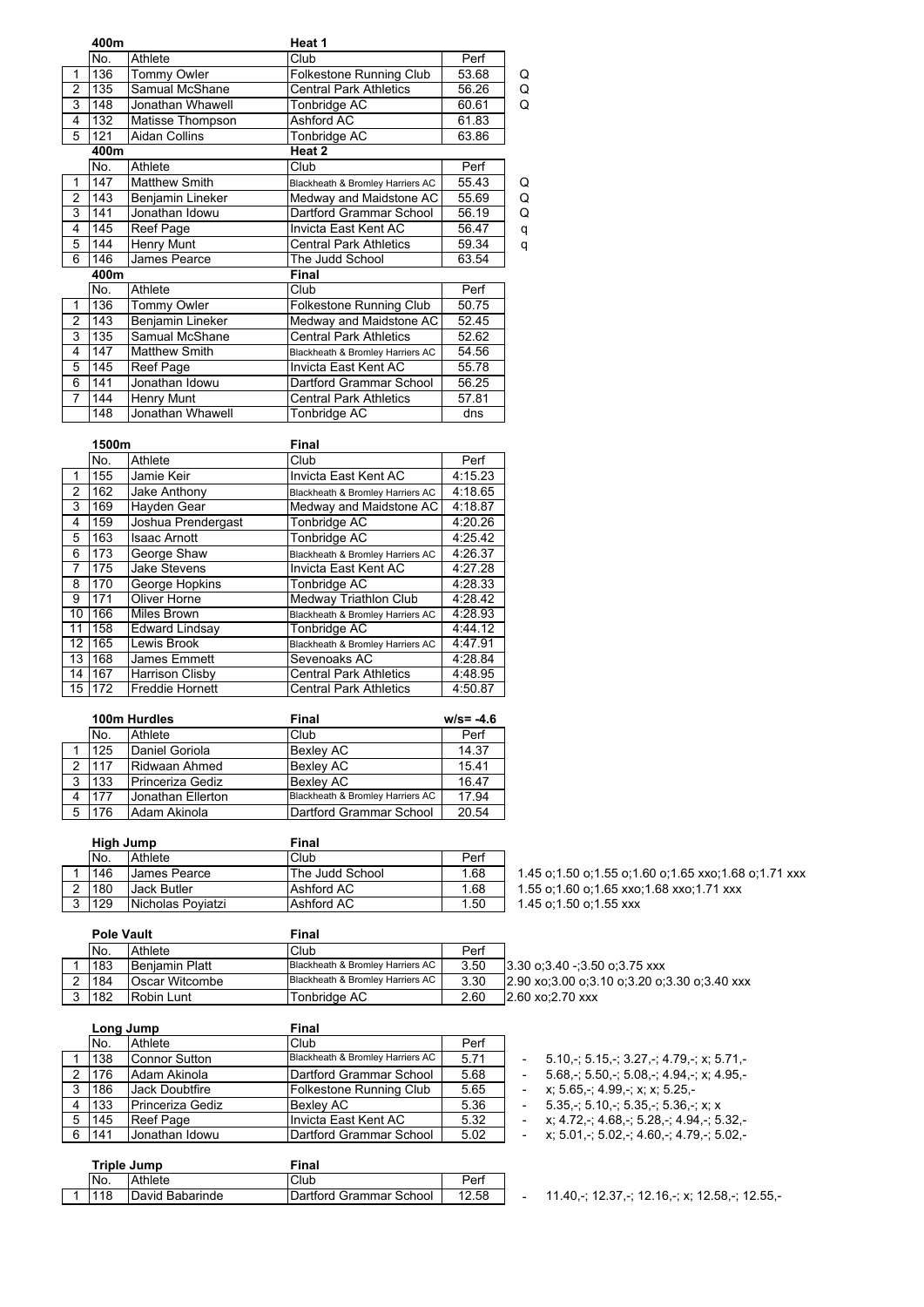|   | Javelin |                       | Final                            |       |                                          |
|---|---------|-----------------------|----------------------------------|-------|------------------------------------------|
|   | No.     | Athlete               | Club                             | Perf  |                                          |
|   | 183     | <b>Beniamin Platt</b> | Blackheath & Bromley Harriers AC | 47.25 | 47.25; 46.62; x; 43.17; x; -             |
| 2 | 197     | Felix Mcardle Hodge   | Tonbridge AC                     | 44.71 | 44.71; -: 41.40; 43.72; -: x             |
| 3 | 195     | Joshua Buddle-Smith   | Blackheath & Bromley Harriers AC | 31.62 | 13.18, 30.49; -: 28.66; 31.62; 26.49     |
|   | 198     | <b>Oliver Rodwell</b> | Medway and Maidstone AC          | 29.60 | x; x; 27.68; 29.10; x; 29.60             |
| 5 | 196     | Alex Holden           | Sevenoaks AC                     | 22.52 | x; x; x; 22.52; 21.84; 22.39             |
| 6 | 188     | Max Parsons           | Central Park Athletics           | 20.71 | 13.19; 18.51; 18.90; 19.53; 20.71; 19.14 |

## **U15 Boys**

|                | 100m |                      | Heat 1                           | $w/s = -5.1$ |   |
|----------------|------|----------------------|----------------------------------|--------------|---|
|                | No.  | Athlete              | Club                             | Perf         |   |
| 1              | 200  | James Beecroft       | Sevenoaks AC                     | 12.37        | Q |
| $\overline{2}$ | 206  | Rayhan Mourtada      | Blackheath & Bromley Harriers AC | 12.95        | Q |
| 3              | 201  | Marley Byfield       | Blackheath & Bromley Harriers AC | 13.00        | Q |
| 4              | 211  | Cheyne West          | Medway and Maidstone AC          | 13.06        | q |
| 5              | 210  | Daniel Shoyoye       | Medway and Maidstone AC          | 13.28        | q |
| 6              | 199  | Max Baldry           | Bexley AC                        | 14.45        |   |
|                | 100m |                      | Heat 2                           | $w/s = -4.8$ |   |
|                | No.  | Athlete              | Club                             | Perf         |   |
| 1              | 205  | Cameron Isaac        | Medway and Maidstone AC          | 12.75        | Q |
| $\overline{2}$ | 204  | Jake Foster          | Medway and Maidstone AC          | 13.11        | Q |
| 3              | 202  | <b>Daniel Culver</b> | Medway and Maidstone AC          | 13.22        | Q |
| 4              | 208  | Benjamin Purton      | Medway and Maidstone AC          | 13.36        |   |
| 5              | 203  | Danye Ekwuozor       | <b>Dartford Harriers AC</b>      | 13.75        |   |
| 6              | 209  | <b>Charlie Rouse</b> | Medway and Maidstone AC          | 13.77        |   |
|                | 100m |                      | Final                            | $w/s = -2.9$ |   |
|                | No.  | Athlete              | Club                             | Perf         |   |
| 1              | 200  | James Beecroft       | Sevenoaks AC                     | 11.95        |   |
| 2              | 205  | Cameron Isaac        | Medway and Maidstone AC          | 12.77        |   |
| 3              | 201  | Marley Byfield       | Blackheath & Bromley Harriers AC | 12.88        |   |
| 4              | 211  | Cheyne West          | Medway and Maidstone AC          | 12.97        |   |
| 5              | 210  | Daniel Shoyoye       | Medway and Maidstone AC          | 13.09        |   |
| 6              | 206  | Rayhan Mourtada      | Blackheath & Bromley Harriers AC | 13.14        |   |
| 7              | 204  | Jake Foster          | Medway and Maidstone AC          | 13.30        |   |
| 8              | 202  | Daniel Culver        | Medway and Maidstone AC          | 13.43        |   |

|   | 300m |                    | Final                           |       |
|---|------|--------------------|---------------------------------|-------|
|   | No.  | Athlete            | Club                            | Perf  |
|   | 204  | <b>Jake Foster</b> | Medway and Maidstone AC         | 41.57 |
|   | 212  | Thomas Dalv        | Tonbridge AC                    | 43.54 |
| າ | 207  | Brandon Nathan     | <b>IDartford Grammar School</b> | 44.35 |

|                   | 1500m |                        | Final                            |         |  |
|-------------------|-------|------------------------|----------------------------------|---------|--|
|                   | No.   | Athlete                | Club                             | Perf    |  |
| 1                 | 221   | Alex Dack              | Medway and Maidstone AC          | 4:34.30 |  |
| $\mathfrak{p}$    | 224   | Lewis Jessup           | <b>Holland Sports AC</b>         | 4:40.51 |  |
| 3                 | 230   | <b>Harrison Fraser</b> | Tonbridge AC                     | 4:42.89 |  |
| 4                 | 237   | Oliver Scott           | Invicta East Kent AC             | 4:43.63 |  |
| 5                 | 228   | Olly Buck              | Kent AC                          | 4:44.18 |  |
| 6                 | 229   | <b>Mark Constable</b>  | Blackheath & Bromley Harriers AC | 4:46.93 |  |
| 7                 | 236   | Theo Ronchetti         | Medway and Maidstone AC          | 4:48.71 |  |
| 8                 | 226   | Franklin Shepherd      | Medway and Maidstone AC          | 4:50.09 |  |
| 9                 | 232   | Jack Hammal            | Tonbridge AC                     | 4:50.28 |  |
| 10                | 233   | Oliver Head            | Tonbridge AC                     | 4:51.88 |  |
| 11                | 235   | Alexander Ogilwy       | <b>Bexley AC</b>                 | 4:55.06 |  |
| $12 \overline{ }$ | 234   | Joshua Healy           | Blackheath & Bromley Harriers AC | 4:59.66 |  |
| 13                | 231   | Jake Greenwood         | <b>Central Park Athletics</b>    | 5:02.20 |  |

| 80m Hurdles |                      | Final                            | $w/s = -4.4$ |
|-------------|----------------------|----------------------------------|--------------|
| No.         | Athlete              | Club                             | Perf         |
| 206         | Rayhan Mourtada      | Blackheath & Bromley Harriers AC | 12.61        |
| 213         | Joe Stone            | Tonbridge AC                     | 13.11        |
| 238         | <b>Stanley Cook</b>  | Medway and Maidstone AC          | 15.00        |
| 239         | <b>Arinze Nwafor</b> | Dartford Grammar School          | dns          |

|        | High Jump |                      | Final                   |      |  |
|--------|-----------|----------------------|-------------------------|------|--|
|        | No.       | Athlete              | Club                    | Perf |  |
|        | 248       | <b>Samuel Newton</b> | Tonbridge AC            | 1.50 |  |
| $\sim$ | 211       | <b>Chevne West</b>   | Medway and Maidstone AC | 1.45 |  |

1.30 o;1.35 xo;1.40 xo;1.45 xo;1.50 xxo;1.55 xxx  $\overline{1}$  1.30 o;1.35 o;1.40 o;1.45 xxo;1.50 xxx

| Pole Vault |            |            | Final        |      |                                                        |
|------------|------------|------------|--------------|------|--------------------------------------------------------|
|            | No.        | Athlete    | <b>Club</b>  | Perf |                                                        |
|            | <b>215</b> | Tom Walker | Tonbridge AC | 2.45 | 1.70 o:1.85 o:2.00 o:2.15 o:2.30 xxo:2.45 xxo:2.60 xxx |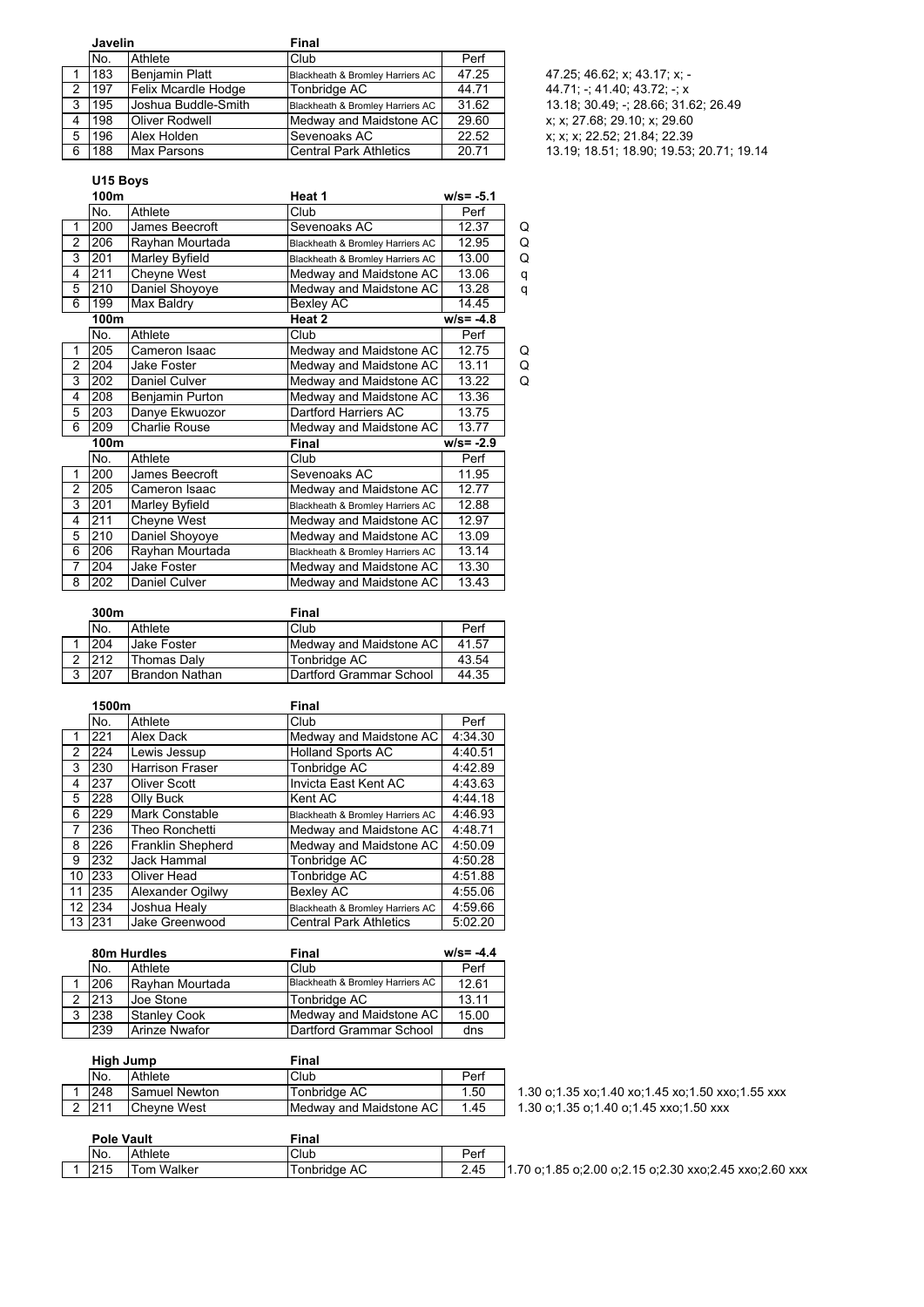|   | Long Jump |                      | <b>Final</b>            |      |  |
|---|-----------|----------------------|-------------------------|------|--|
|   | No.       | Athlete              | Club                    | Perf |  |
|   | 213       | Joe Stone            | Tonbridge AC            | 5.76 |  |
| 2 | 240       | Samuel Fajuyigbe     | <b>Bexlev AC</b>        | 4.83 |  |
| 3 | 239       | <b>Arinze Nwafor</b> | Dartford Grammar School | 4.58 |  |
| 4 | 212       | Thomas Daly          | Tonbridge AC            | 4.30 |  |
| 5 | 209       | Charlie Rouse        | Medway and Maidstone AC | 4.14 |  |

| Triple Jump |           | Final        |       |  |
|-------------|-----------|--------------|-------|--|
| No.         | Athlete   | Club         | Perf  |  |
| 012         | Uoe Stone | Tonbridge AC | 12.69 |  |

| <b>Javelin</b> |                     | Final                            |       |  |
|----------------|---------------------|----------------------------------|-------|--|
| No.            | Athlete             | Club                             | Perf  |  |
| 250            | Pelumi Akande       | Dartford Grammar School          | 40.77 |  |
| 251            | <b>Joshua Baker</b> | Dartford Grammar School          | 40.41 |  |
| 242            | Max Kennedy         | Blackheath & Bromley Harriers AC | 39.23 |  |
| 253            | Ellis Ibrahim       | Blackheath & Bromley Harriers AC | 35.77 |  |

**Senior Women**

|   | 200m |                         | Final                            | $w/s = -6.4$ |
|---|------|-------------------------|----------------------------------|--------------|
|   | No.  | Athlete                 | Club                             | Perf         |
|   | 262  | Lucy Hope               | Medway and Maidstone AC          | 28.07        |
| 2 | 256  | Zara Edeleanu           | Medway and Maidstone AC          | 29.74        |
| 3 | 261  | Louisa Vallins          | Blackheath & Bromley Harriers AC | 30.13        |
| 4 | 263  | Karolina Mykietyn       | <b>Central Park Athletics</b>    | 31.28        |
| 5 | 257  | <b>Shamariah Notice</b> | Kent AC                          | 33.09        |
| 6 | 259  | Annabel Preston         | <b>Weald Tri Club</b>            | 35.52        |

|   | 800m |                        | Final                         |         |
|---|------|------------------------|-------------------------------|---------|
|   | No.  | Athlete                | Club                          | Perf    |
|   | 268  | <b>Holly Dixon</b>     | <b>Cambridge Harriers</b>     | 2:13.63 |
| 2 | 269  | Chloe Sharp            | <b>Central Park Athletics</b> | 2:14.10 |
| 3 | 270  | Rebecca Weston         | Invicta East Kent AC          | 2:17.23 |
|   | 267  | Annabel Carter         | Tonbridge AC                  | 2:19.11 |
| 5 | 266  | Pandora Banbury        | Tonbridge AC                  | 2:30.00 |
| 6 | 259  | <b>Annabel Preston</b> | <b>Weald Tri Club</b>         | 2:50.22 |

|  | 400m Hurdles |              | Final                |       |  |
|--|--------------|--------------|----------------------|-------|--|
|  | No.          | Athlete      | Club                 | Perf  |  |
|  |              | Lauren Macev | Invicta East Kent AC | זר כד |  |

| High Jump |                    | Final      |      |            |
|-----------|--------------------|------------|------|------------|
| No.       | Athlete            | Club       | Perf |            |
| 280       | lDeborah Martin    | Ashford AC | 1.70 | $1.50$ o:1 |
| 279       | Katherine Hamilton | Ashford AC | nhr  | $1.40$ xxx |

|   | <b>Javelin</b> |                         | Final                            |       |  |
|---|----------------|-------------------------|----------------------------------|-------|--|
|   | No.            | Athlete                 | Club                             | Perf  |  |
|   | 304            | Lauren Farley           | Blackheath & Bromley Harriers AC | 47.85 |  |
|   | 303            | Elizabeth Bignell (W40) | Paddock Wood AC                  | 21.56 |  |
| 3 | 293            | Natalie Mann (W35)      | Cambridge Harriers               | 20.68 |  |
|   | 294            | Chloe Williams          | <b>Thanet AC</b>                 | 15.37 |  |
|   | 291            | Christine Lynch (W60)   | <b>Swale Combined AC</b>         | 14.79 |  |

**U20 Women**

|                | 200m |                                                     | Final                            | $w/s = -8.3$ |
|----------------|------|-----------------------------------------------------|----------------------------------|--------------|
|                | No.  | Athlete                                             | Club                             | Perf         |
|                | 312  | Kaliyah Young                                       | Blackheath & Bromley Harriers AC | 25.85        |
| $\overline{2}$ | 308  | Sileena Farrell                                     | Dartford Harriers AC             | 27.31        |
| 3              | 316  | Isabella Fassnidge                                  | Tonbridge AC                     | 27.49        |
| 4              | 311  | <b>Abigail Walters</b>                              | Medway and Maidstone AC          | 27.85        |
| 5              | 314  | Imogen Davis                                        | Ashford AC                       | 28.68        |
| 6              | 315  | Charlotte de la Porte-Godde Medway and Maidstone AC |                                  | 28.96        |
| 7              | 310  | Ella Saxbv                                          | Ashford AC                       | 29.03        |
| 8              | 313  | <b>Chanelle Cole</b>                                | Blackheath & Bromley Harriers AC | 29.16        |

|   | 800m |                     | Final                            |         |
|---|------|---------------------|----------------------------------|---------|
|   | No.  | Athlete             | Club                             | Perf    |
|   | 329  | Charlotte Young     | Medway and Maidstone AC          | 2:16.71 |
|   | 328  | Morgan Squibb       | Blackheath & Bromley Harriers AC | 2:17.51 |
| 3 | 327  | <b>Billie Rouse</b> | Medway and Maidstone AC          | 2:23.29 |
| 4 | 324  | Rachel Anderson     | Medway and Maidstone AC          | 2:28.51 |
| 5 | 325  | Olivia Berry        | Blackheath & Bromley Harriers AC | 2:39.05 |

|   | 400m Hurdles |                      | Final                            |       |  |  |
|---|--------------|----------------------|----------------------------------|-------|--|--|
|   | No.          | Athlete              | Club                             | Perf  |  |  |
|   | 344          | <b>Emily Newnham</b> | Dartford Harriers AC             | 64.20 |  |  |
|   | 345          | <b>Kelsey Pullin</b> | Blackheath & Bromley Harriers AC | 7161  |  |  |
| っ | 321          | Rebekah O'Brien      | Tonbridge AC                     | 72.31 |  |  |
|   |              |                      |                                  |       |  |  |

 $x; x; 5.65, -; 5.27, -; 5.74, -; 5.76, -$ 

- 2 x; 4.68,-; 4.83,-; x; x; x
- $-$ ; -; -; x; 4.58,-; 4.41,-
- $-3.75, \div$ ; x; x; 4.30,-; 4.01,-; 4.01,-
- $-$  x; 4.14,-; 2.16,-; x; x; x

- 12.44,-; 12.28,-; 12.56,-; 12.44,-; 12.00,-; 12.69,-

31.60; 39.60; 40.77; 28.16; 34.25; 18.36  $x; x; x; 34.28; x; 40.41$ 39.23; 35.18; 37.99; 36.48; 37.64; 35.90 34 95; 31 18; 35.32; 35.77; 32.88; 33.89

47 85; 46 28; 45.00; 43.83; 45.75; 45.19 20.23; x; 21.56; 20.08; 20.55; x 18.78; x; 19.17; 19.35; 20.68; 19.72 12.92; 12.24; 12.22; 15.37; 12.02; 12.63

1.50 o;1.55 -;1.60 o;1.65 xo;1.70 xxo;1.75 xxx

11.64, 14.22; 14.79; 13.56; 13.57; 12.77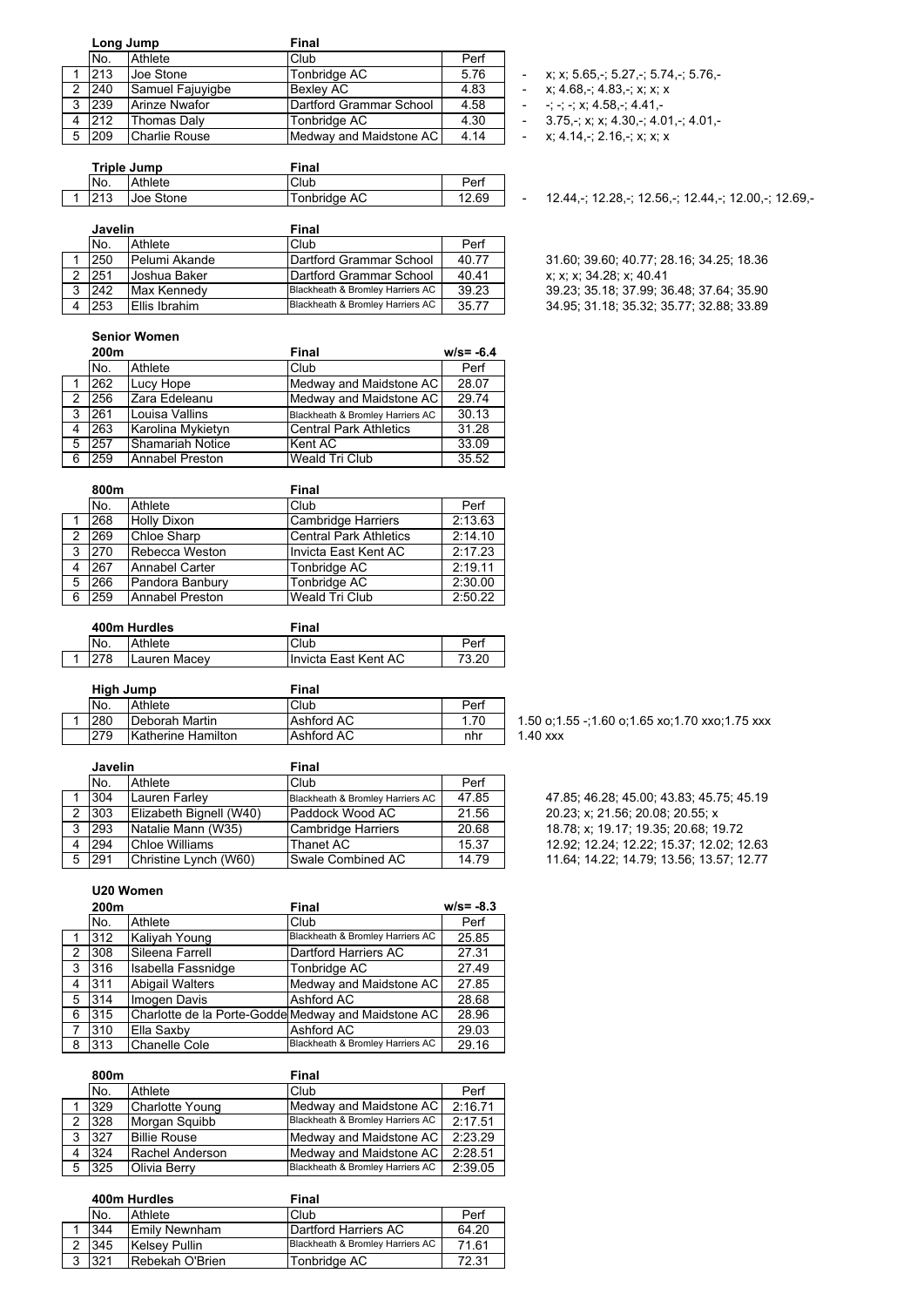| High Jump |             | Final        |      |  |
|-----------|-------------|--------------|------|--|
| No.       | Athlete     | Club         | Perf |  |
| 346       | Freya Ridge | Tonbridge AC | 1.60 |  |
|           |             |              |      |  |

|    | Long Jump   |                      | Final                            |      |                                                      |
|----|-------------|----------------------|----------------------------------|------|------------------------------------------------------|
|    | No.         | Athlete              | Club                             | Perf |                                                      |
|    | 1314        | Imogen Davis         | Ashford AC                       | 5.53 |                                                      |
| 2  | 349         | Claudia Baker        | Blackheath & Bromley Harriers AC | 5.37 | 4.6 5.16.2.1; 5.37.4.6; 5.26.2.9; x; x; 5.28.3.3     |
| 3  | 343         | <b>Sarris Teale</b>  | Ashford AC                       | 5.27 | 2.8 x; 5.26, 2.5; x; x; 5.27, 2.8; x                 |
|    | 340         | Isabelle Harding     | Invicta East Kent AC             | 5.24 | 3.9 5.22, 2.5; x; 5.24, 3.9; 5.17, 1.9; 5.17, 3.9; x |
| -5 | 350         | Yasmin Sadler-Reeves | Ashford AC                       | 5.00 | 3.0 5.00, 3.0; 4.59, 5.8; 4.75, 3.1; 4.72, 5.4; 4.69 |
| 6  | <b>1320</b> | <b>IFreva</b> Jurv   | ISwale Combined AC.              | 4 81 | 23 x 4583245526 x 1926048123                         |

1.50 o;1.55 o;1.60 xo;1.65 xxx

- 1.8 5.05,2.2; 4.73,2.3; 5.18,3.0; 5.24,3.2; 5.53,1.8; 5.05,2.1
	-
	-
- 3.9 5.22, 2.5; x; 5.24, 3.9; 5.17, 1.9; 5.17, 3.9; x
- 5 350 Yasmin Sadler-Reeves Ashford AC 5.00 3.0 5.00,3.0; 4.59,5.8; 4.75,3.1; 4.72,5.4; 4.69,2.6; 4.81,2.2
- 2.3 x; 4.58,3.2; 4.55,2.6; x; 1.92,6.0; 4.81,2.3

 $-$  10.65,-; 10.61,-; 10.79,-; 10.74,-; 11.06,-; 10.83,-

|  | Triple Jump |                      | Final      |       |
|--|-------------|----------------------|------------|-------|
|  | INo.        | Athlete              | Club       | Perf  |
|  | 350         | Yasmin Sadler-Reeves | Ashford AC | 11.06 |

|   | <b>Javelin</b> |                  | Final                 |       |                                          |  |
|---|----------------|------------------|-----------------------|-------|------------------------------------------|--|
|   | No.            | Athlete          | Club                  | Perf  |                                          |  |
|   | 340            | Isabelle Harding | Ilnvicta East Kent AC | 31.25 | 26.94; 31.25; 29.26; 26.15; 28.39; 25.09 |  |
|   | 356            | Maia Hyland      | Paddock Wood AC       | 29.97 | 26.39; 26.79; 27.49; x; 29.70; 29.97     |  |
|   | 346            | Freva Ridge      | Tonbridae AC          | 28.02 | 23.86; 25.13; 26.61; 27.22; 28.02; x     |  |
| 4 | 318            | Jildou Chappell  | Invicta East Kent AC  | 25.73 | 25.73; 21.12; 19.67; 25.21; 24.23; 25.70 |  |
| 5 | 343            | Sarris Teale     | Ashford AC            | 24.63 | 24.63; 21.17; 19.78; 22.40; 21.23; 21.74 |  |
| 6 | 314            | Imogen Davis     | Ashford AC            | 23.71 | 22.95; 23.71; 20.83; 23.18; 23.24; x     |  |

**U17 Women**

|   | 200m |                          | Final                            | $w/s = -5.6$ |
|---|------|--------------------------|----------------------------------|--------------|
|   | No.  | Athlete                  | Club                             | Perf         |
|   | 357  | <b>Faith Akinbileie</b>  | Blackheath & Bromley Harriers AC | 26.56        |
|   | 369  | <b>Charlotte Henrich</b> | Invicta East Kent AC             | 26.57        |
| 3 | 365  | Lucy Tallon              | Tonbridge AC                     | 26.80        |
|   | 370  | Chloe Jardine            | Bexley AC                        | 27.98        |
| 5 | 358  | Princess Asemota         | Medway and Maidstone AC          | 28.29        |
| 6 | 371  | Nadia Sadler-Reeves      | Ashford AC                       | 29.15        |

|                | 800m |                      | Heat 1                           |         |   |
|----------------|------|----------------------|----------------------------------|---------|---|
|                | No.  | Athlete              | Club                             | Perf    |   |
| 1              | 388  | Chiani-Rae Garland   | Bexley AC                        | 2:29.57 | Q |
| $\overline{2}$ | 381  | Jennifer Swandale    | Medway and Maidstone AC          | 2:36.54 | Q |
| 3              | 380  | Lily Stewart         | Tonbridge AC                     | 2:36.69 | Q |
| 4              | 386  | Lily Crossley        | Medway and Maidstone AC          | 2:38.64 | q |
| 5              | 387  | Emily de Backer      | Blackheath & Bromley Harriers AC | 2:47.23 |   |
| 6              | 385  | Millie Clisby        | <b>Central Park Athletics</b>    | 2:50.30 |   |
| 7              | 394  | Mia Phillips         | Ashford AC                       | 2:59.25 |   |
|                | 800m |                      | Heat 2                           |         |   |
|                | No.  | Athlete              | Club                             | Perf    |   |
| 1              | 389  | Amy-Jayne Goodhand   | Invicta East Kent AC             | 2:26.06 | Q |
| $\overline{2}$ | 384  | Hannah Clark         | Blackheath & Bromley Harriers AC | 2:27.55 | Q |
| 3              | 391  | Olivia Magee-Brown   | Blackheath & Bromley Harriers AC | 2:33.41 | Q |
| 4              | 378  | Cameron Kelly-Gordon | Blackheath & Bromley Harriers AC | 2:33.66 | q |
| 5              | 395  | <b>Inez Rice</b>     | Cambridge Harriers               | 2:41.30 |   |
| 6              | 397  | <b>Isobel Tyler</b>  | <b>Thanet Roadrunners AC</b>     | 2:47.43 |   |
|                | 800m |                      | Final                            |         |   |
|                | No.  | Athlete              | Club                             | Perf    |   |
| 1              | 388  | Chiani-Rae Garland   | Bexley AC                        | 2:20.88 |   |
| $\overline{2}$ | 380  | Lily Stewart         | Tonbridge AC                     | 2:23.64 |   |
| 3              | 384  | Hannah Clark         | Blackheath & Bromley Harriers AC | 2:25.37 |   |
| 4              | 389  | Amy-Jayne Goodhand   | Invicta East Kent AC             | 2:29.17 |   |
| 5              | 378  | Cameron Kelly-Gordon | Blackheath & Bromley Harriers AC | 2:30.35 |   |
| 6              | 391  | Olivia Magee-Brown   | Blackheath & Bromley Harriers AC | 2:33.66 |   |
| 7              | 381  | Jennifer Swandale    | Medway and Maidstone AC          | 2:43.87 |   |
| 8              | 386  | Lily Crossley        | Medway and Maidstone AC          | 2:45.71 |   |
|                |      |                      |                                  |         |   |

| 300m Hurdles |                    | Final                   |       |  |
|--------------|--------------------|-------------------------|-------|--|
| No.          | Athlete            | Club                    | Perf  |  |
| 420          | <b>Ruby Towler</b> | Medway and Maidstone AC | 61 12 |  |

|          | <b>Shot</b> |               | Final                            |       |
|----------|-------------|---------------|----------------------------------|-------|
|          | No.         | Athlete       | Club                             | Perf  |
|          | 426         | Cleo Agyepong | Blackheath & Bromley Harriers AC | 13.64 |
| $\sim$   | 427         | Hannah Bridge | Cambridge Harriers               | 11 12 |
| $\Omega$ | 368         | Millie Vas    | Thanet AC                        | 9.80  |

|  | <b>Discus</b> |            | Final                            |       |  |
|--|---------------|------------|----------------------------------|-------|--|
|  | No.           | Athlete    | Club                             | Perf  |  |
|  | 428           | Gypsy Nash | Blackheath & Bromley Harriers AC | 27.28 |  |

13.52; 13.36; 13.25; 13.22; 13.37; 13.64 2 427 Hannah Bridge Cambridge Harriers 11.12 10.71; 10.71; 11.04; 11.12; 10.77; 10.81 8.60; 9.65; 8.71; 9.80; 9.47; 9.65

 $\frac{1}{2}$  25.74; 27.28; x; x; x; 26.05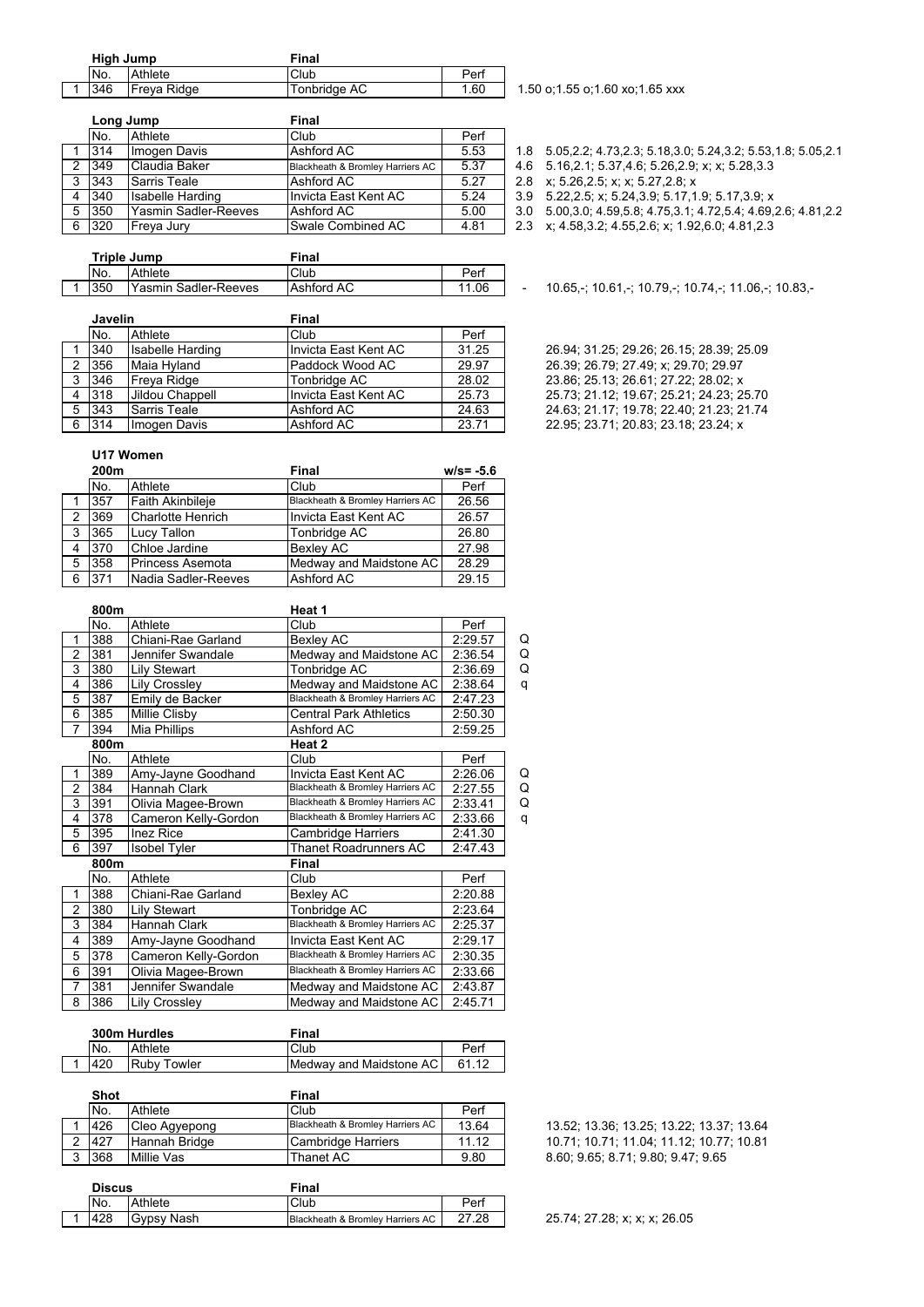| Hammer |                     | Final                            |       |                                          |
|--------|---------------------|----------------------------------|-------|------------------------------------------|
| No.    | Athlete             | Club                             | Perf  | CBP                                      |
| 429    | <b>ILily Murray</b> | Swale Combined AC                | 50.41 | x: 50.36, 49.96; 43.47; 50.41; 49.70     |
| 428    | Gypsy Nash          | Blackheath & Bromley Harriers AC | 48.44 | 46.27: 44.77: 46.14: 46.89: 47.72: 48.44 |
| 430    | ISarah Shovove      | Medway and Maidstone AC          | 32.87 | x: 32.87: x: x: x: 29.26                 |

| x: 50.36; 49.96; 43.47; 50.41 |
|-------------------------------|
| 46.27; 44.77; 46.14; 46.89; 4 |

### **U15 Girls**

|                | 200m |                         | Heat 1                           | $w/s = -6.7$ |   |
|----------------|------|-------------------------|----------------------------------|--------------|---|
|                | No.  | Athlete                 | Club                             | Perf         |   |
| 1              | 451  | Keziah Olaleye          | Cambridge Harriers               | 28.99        | Q |
| $\overline{2}$ | 446  | Nina Whitter            | Blackheath & Bromley Harriers AC | 29.02        | Q |
| 3              | 440  | Darcie Maple            | Invicta East Kent AC             | 29.66        | Q |
| 4              | 447  | Miriam Adebayo          | Bexley AC                        | 30.30        |   |
| 5              | 433  | <b>Isabella Amartey</b> | Dartford Harriers AC             | 30.66        |   |
| 6              | 449  | Millie Davidson-Houston | Medway and Maidstone AC          | 32.66        |   |
| $\overline{7}$ | 450  | Jenna Humphreys         | Invicta East Kent AC             | 33.65        |   |
|                | 200m |                         | Heat 2                           | $w/s = -3.1$ |   |
|                | No.  | Athlete                 | Club                             | Perf         |   |
| 1              | 441  | <b>Harriet Medlen</b>   | Tonbridge AC                     | 28.06        | Q |
| $\overline{2}$ | 443  | Zara Okoroafor          | Dartford Harriers AC             | 28.50        | Q |
| 3              | 444  | Nuriah Orhurhu          | Cambridge Harriers               | 29.11        | Q |
| 4              | 435  | Evangeline Dixon        | Tonbridge AC                     | 29.93        | q |
| 5              | 436  | Emily-Rose Evans        | Deal Triathlon                   | 29.98        | q |
| 6              | 438  | Lilly-Ella Gore         | <b>Folkestone Running Club</b>   | 31.51        |   |
|                | 200m |                         | Final                            | $w/s = -3.7$ |   |
|                | No.  | Athlete                 | Club                             | Perf         |   |
| 1              | 451  | Keziah Olaleye          | Cambridge Harriers               | 27.48        |   |
| $\overline{2}$ | 446  | Nina Whitter            | Blackheath & Bromley Harriers AC | 27.50        |   |
| 3              | 441  | <b>Harriet Medlen</b>   | Tonbridge AC                     | 28.19        |   |
| 4              | 440  | Darcie Maple            | Invicta East Kent AC             | 28.88        |   |
| 5              | 443  | Zara Okoroafor          | Dartford Harriers AC             | 29.52        |   |
| 6              | 444  | Nuriah Orhurhu          | Cambridge Harriers               | 29.57        |   |
| 7              | 436  | <b>Emily-Rose Evans</b> | Deal Triathlon                   | 29.97        |   |
| 8              | 435  | Evangeline Dixon        | Tonbridge AC                     | 31.27        |   |

|                | 800m |                       | Heat 1                                      |         |   |
|----------------|------|-----------------------|---------------------------------------------|---------|---|
|                | No.  | Athlete               | Club                                        | Perf    |   |
| $\mathbf{1}$   | 453  | Tallulah Ndikanwu     | <b>Blackheath &amp; Bromley Harriers AC</b> | 2:33.82 | Q |
| $\overline{2}$ | 468  | Lydia Witcombe        | Blackheath & Bromley Harriers AC            | 2:34.86 | Q |
| 3              | 457  | <b>Millie Dack</b>    | Medway and Maidstone AC                     | 2:35.38 | Q |
| 4              | 461  | <b>Amber Matthews</b> | Medway and Maidstone AC                     | 2:37.28 | q |
| 5              | 462  | Violet Maxted         | Ashford AC                                  | 2:40.27 |   |
| 6              | 460  | Lexie Johnson         | <b>Dartford Harriers AC</b>                 | 2:40.57 |   |
| $\overline{7}$ | 463  | <b>Isabel Morris</b>  | Sevenoaks AC                                | 2:47.62 |   |
|                | 800m |                       | Heat 2                                      |         |   |
|                | No.  | Athlete               | Club                                        | Perf    |   |
| $\mathbf{1}$   | 465  | Abigail Richards      | Cambridge Harriers                          | 2:32.90 | Q |
| $\overline{2}$ | 467  | Ella Thomas           | Tonbridge AC                                | 2:34.11 | Q |
| 3              | 466  | Macey Sawyer          | Medway and Maidstone AC                     | 2:34.25 | Q |
| 4              | 458  | <b>Holly Diprose</b>  | Sevenoaks AC                                | 2:34.93 | q |
| 5              | 456  | Jennifer Clayton      | <b>Folkestone Running Club</b>              | 2:39.37 |   |
| 6              | 459  | Mia Harris            | Cambridge Harriers                          | 2:40.79 |   |
| $\overline{7}$ | 464  | <b>Ferne Peirce</b>   | Medway and Maidstone AC                     | 2:42.18 |   |
|                | 800m |                       | <b>Final</b>                                |         |   |
|                | No.  | Athlete               | Club                                        | Perf    |   |
| 1              | 453  | Tallulah Ndikanwu     | Blackheath & Bromley Harriers AC            | 2:25.42 |   |
| $\overline{2}$ | 465  | Abigail Richards      | Cambridge Harriers                          | 2:28.37 |   |
| 3              | 466  | Macey Sawyer          | Medway and Maidstone AC                     | 2:32.53 |   |
| 4              | 468  | Lydia Witcombe        | Blackheath & Bromley Harriers AC            | 2:33.89 |   |
| 5              | 461  | <b>Amber Matthews</b> | Medway and Maidstone AC                     | 2:34.45 |   |
| 6              | 458  | <b>Holly Diprose</b>  | Sevenoaks AC                                | 2:35.15 |   |
| $\overline{7}$ | 457  | Millie Dack           | Medway and Maidstone AC                     | 2:41.75 |   |
| 8              | 467  | Ella Thomas           | Tonbridge AC                                | 2:44.48 |   |

|     | 75m Hurdles |                         | Final                            | $w/s = -4.3$ |
|-----|-------------|-------------------------|----------------------------------|--------------|
|     | No.         | Athlete                 | Club                             | Perf         |
|     | 490         | Daisy Snell             | Blackheath & Bromley Harriers AC | 11.81        |
| 2   | 454         | Poppy Rowland-Hill      | Thanet AC                        | 12.30        |
| -3  | 442         | <b>Emily Moyle</b>      | Medway and Maidstone AC          | 12.48        |
| 4   | 451         | <b>Keziah Olaleye</b>   | <b>Cambridge Harriers</b>        | 12.55        |
| -5  | 439         | <b>Elicia Lacey</b>     | Tonbridge AC                     | 12.98        |
| 6   | 489         | Eve Seery               | Thanet AC                        | 13.05        |
| -7  | 452         | Alyssa Firla            | Blackheath & Bromley Harriers AC | 13.49        |
| - 8 | 433         | <b>Isabella Amartey</b> | Dartford Harriers AC             | 13.54        |